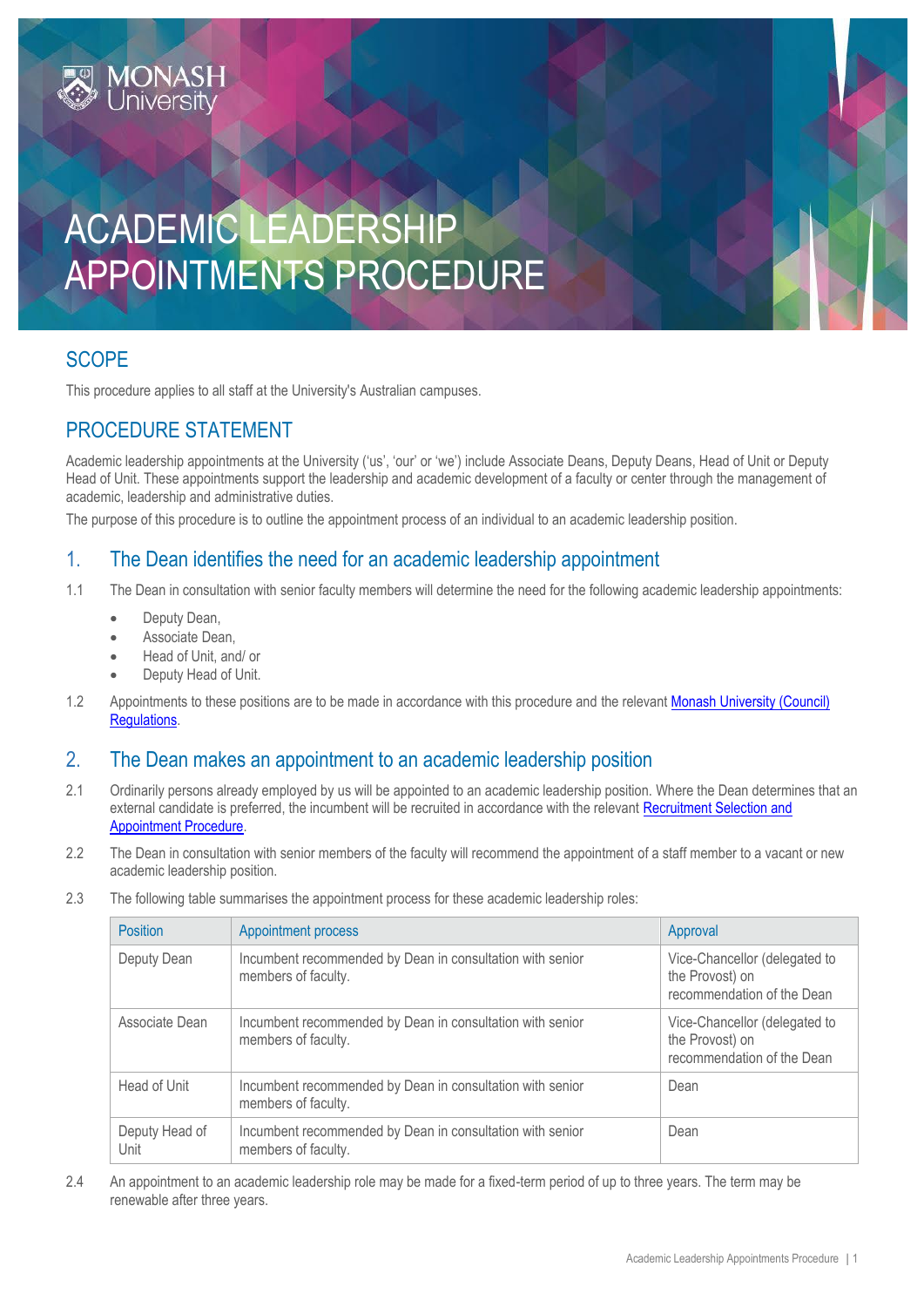### 3. The Dean determines remuneration

3.1 The Dean may consider the [Salaries, Allowances and Loadings procedure](https://publicpolicydms.monash.edu/Monash/documents/1935730) during the appointment process. This procedure will be provided to the Dean by Monash HR.

#### 4. Monash HR issues a formal confirmation letter

4.1 The Dean will advise Monash HR of the appointment and any responsibility loadings that may be applicable. Monash HR will then issue a letter to the incumbent confirming the details of the position and the duration of the academic leadership appointment.

### 5. Re-Appointment to an academic leadership appointment

- 5.1 Academic leadership appointments may be renewed at the conclusion of the initial fixed-term period.
- 5.2 In October of each year, Monash HR will ask the Dean for the details of staff appointed to academic leadership appointment(s) for the following calendar year.
- 5.3 Once advised, Monash HR will issue a letter to the incumbent confirming the details of the position and the duration of the academic leadership appointment.

## 6. Acting academic leadership appointments

6.1 Where an incumbent is absent from their academic leadership appointment, a staff member who is nominated to act in their absence must adhere to the relevant financial delegations for that position.

### 7. Breach of procedure

7.1 We treat any breach of our policies or procedures seriously. We encourage reporting of concerns about non-compliance and manage compliance in accordance with the applicable Enterprise Agreement or contract terms.

# **DEFINITIONS**

| Academic Leadership<br>Appointment | An appointment that carries a leadership, management and administrative function and includes the<br>positions of Deputy Dean, Associate Dean, Head of Unit, Deputy Head of Unit, Academic Director or<br>Deputy Director of a Centre or Institute. |
|------------------------------------|-----------------------------------------------------------------------------------------------------------------------------------------------------------------------------------------------------------------------------------------------------|
| Dean                               | The Dean of the Faculty or nominee in any case where the Dean has formally nominated a person to<br>act as their nominee for the purpose of this procedure.                                                                                         |
| Head of Unit                       | The head of an academic or organisational work unit, for example head of school, head of department<br>or where applicable, a person acting as their nominee.                                                                                       |
| <b>Staff</b>                       | A person employed by the University who has an ongoing or fixed term contract under the terms of the<br>Monash University Enterprise Agreement.                                                                                                     |

## **GOVERNANCE**

| Parent policy                       | Recruitment and appointment                                                                                                               |  |
|-------------------------------------|-------------------------------------------------------------------------------------------------------------------------------------------|--|
| <b>Supporting schedules</b>         |                                                                                                                                           |  |
| Associated procedures               | Recruitment of fixed-term and continuing staff<br>$\bullet$<br><b>Level E appointments</b><br>٠<br>Salaries, Allowances and Loadings<br>٠ |  |
| Legislation mandating<br>compliance |                                                                                                                                           |  |
| Category                            | Human Resources                                                                                                                           |  |
| Approval                            | Chief Human Resources Officer as delegate of the Chief Operating Officer - 19 November 2014                                               |  |
| Endorsement                         | Director, Workplace Relations - 19 November 2014                                                                                          |  |